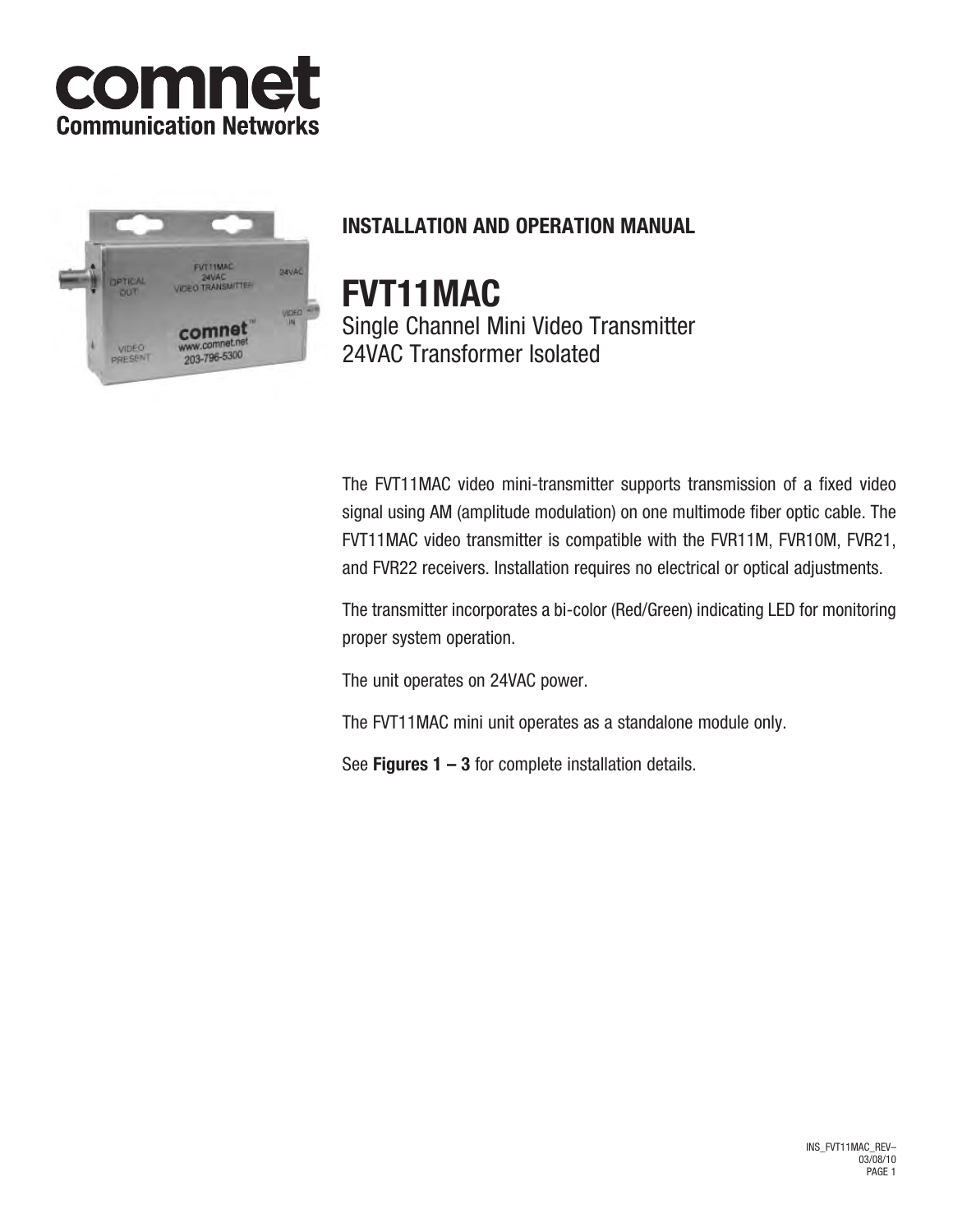# **FIGURE 1 – FVT11MAC**



### FRONT PANEL REAR PANEL







|              | <b>VIDEO PRESENT</b>           |
|--------------|--------------------------------|
| <b>GREEN</b> | A Video signal is<br>present.  |
| RED          | No Video signal is<br>present. |
|              | Unit not powered up.           |